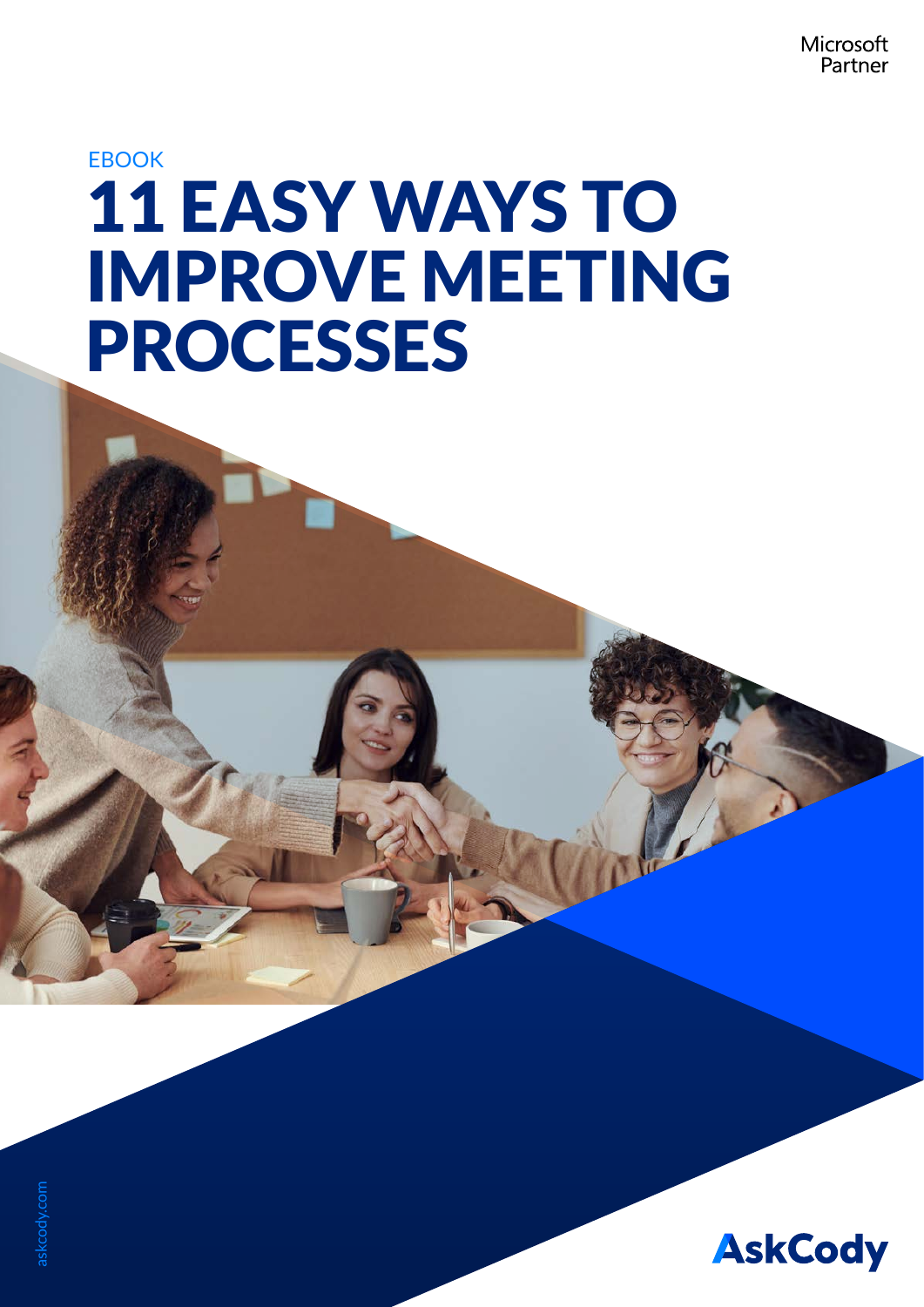Meetings are a necessary part of doing business. What is not necessary is the time spent on tedious tasks to arrange these meetings.

Meeting scheduling is often reported as one of the most time-consuming non-essential tasks during an average workday. In fact, office workers report spending close to five hours a week every week on meeting management. With Microsoft Outlook or Office 365, there is so much the modern office can do to empower employees to get the most out of the workday. But when it comes to managing meetings across your organization, your Outlook fails short. Integrated meeting room booking tools eliminate the hassle of finding available meeting rooms and ordering associated services.

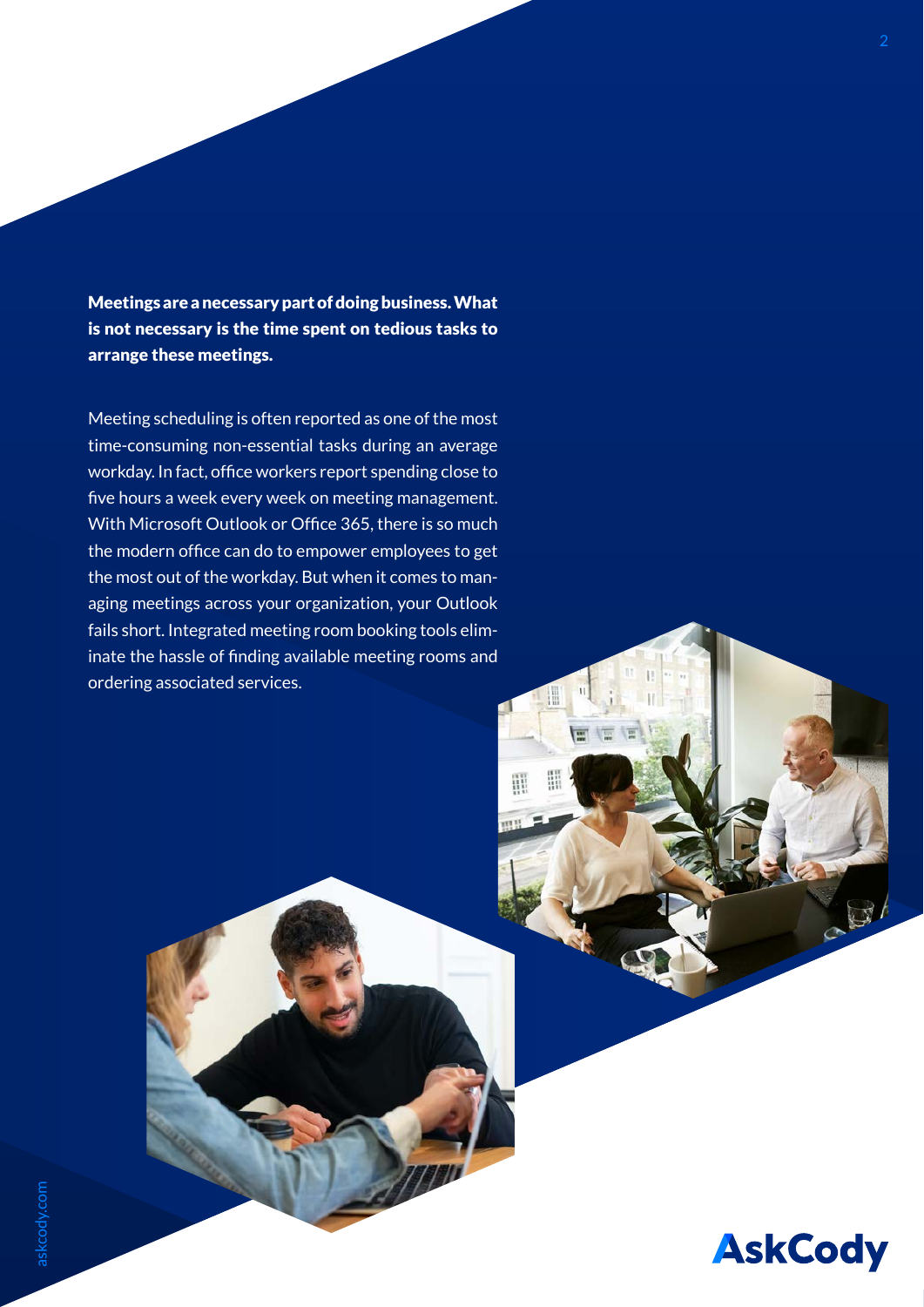## THE PROBLEM WITH TYPICAL MEETING ROOM MANAGEMENT

Meeting organizers are tasked with assembling a group of busy people at the same time and place. This may involve communicating back and forth with attendees via email or phone. Once everyone agrees on a time to meet, organizers must find a meeting room that fits their needs, reserve audiovisual equipment, order catering and other additional services, register guests at the reception, and ensure the necessary information is available to the finance department. When finally finished coordinating a meeting, meeting planners may find that they have spent more time scheduling the meeting than they'll spend in the meeting itself.

#### **How much time is wasted?**

These time-consuming processes are also costly and cumbersome for service providers and service managers who are always hustling to stay up-to-date on impending needs and ensure everything is delivered to the right place at the right time. When it comes to meeting room booking and meeting management, the focus is often on the meeting organizer. But there are teams throughout the organization who feel the productivity pinch at every meeting. Consider the facility services, company cafeteria, front desk, and finance department who all have a role to play. When a meeting management solution is not integrated with the rest of the company's solution suite, such as Outlook or Office 365, there are opportunities for error and redundancies at every turn

The challenges with an unsynchronized platform include:

- Silo-ed systems
- Error-prone booking method
- Wasted time and resource
- Scheduling errors
- Damage to client perception and company image
- Inefficient use of meeting spaces and poor room utilization
- Additional services delivered at the wrong time or to the
- wrong meeting room.

These are costly mistakes for companies of every size .

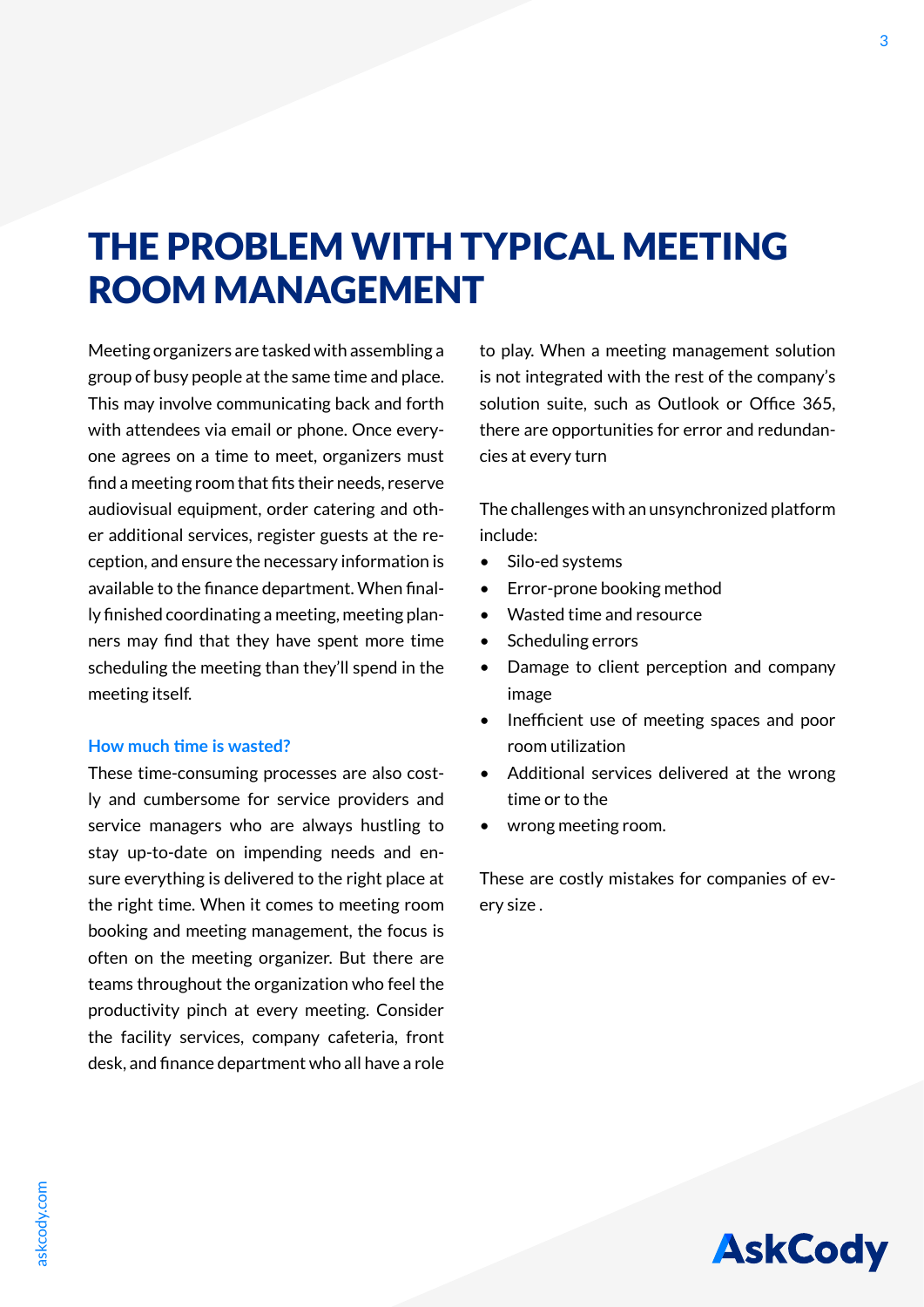#### **It does not have to be this way.**

With an integrated meeting room booking tool for your Outlook or Office 365 calendar, you can streamline the meeting room booking process and enhance productivity to new heights.

Read on to learn about how to improve your meeting room booking process instantly with a single integrated solution.

A growing number of companies are replacing manual, errorprone booking methods with meeting room booking software such as Exchange, Outlook, or Office 365

With extensions like AskCody Workplace, a meeting scheduling software inside the Outlook or Office 365 interface, companies streamline the meeting room booking process and enable staff to complete meeting room bookings instantly. Users can search for available meeting rooms based on personal search criteria, book meetings, and invite attendees with just a few clicks.

With an integrated service booking solution for meetings, it gets even better.

Booking Add-ons from AskCody is a webshop that lets employees book and manage meeting services such as catering, additional meeting room equipment, cars, or other resources directly from within Outlook. When users book, catering and facilities management are instantly alerted to exactly what, when, and where services and equipment must be delivered. If a meeting is canceled, moved, or rescheduled, all assigned resources follow without any further management.



**AskCody**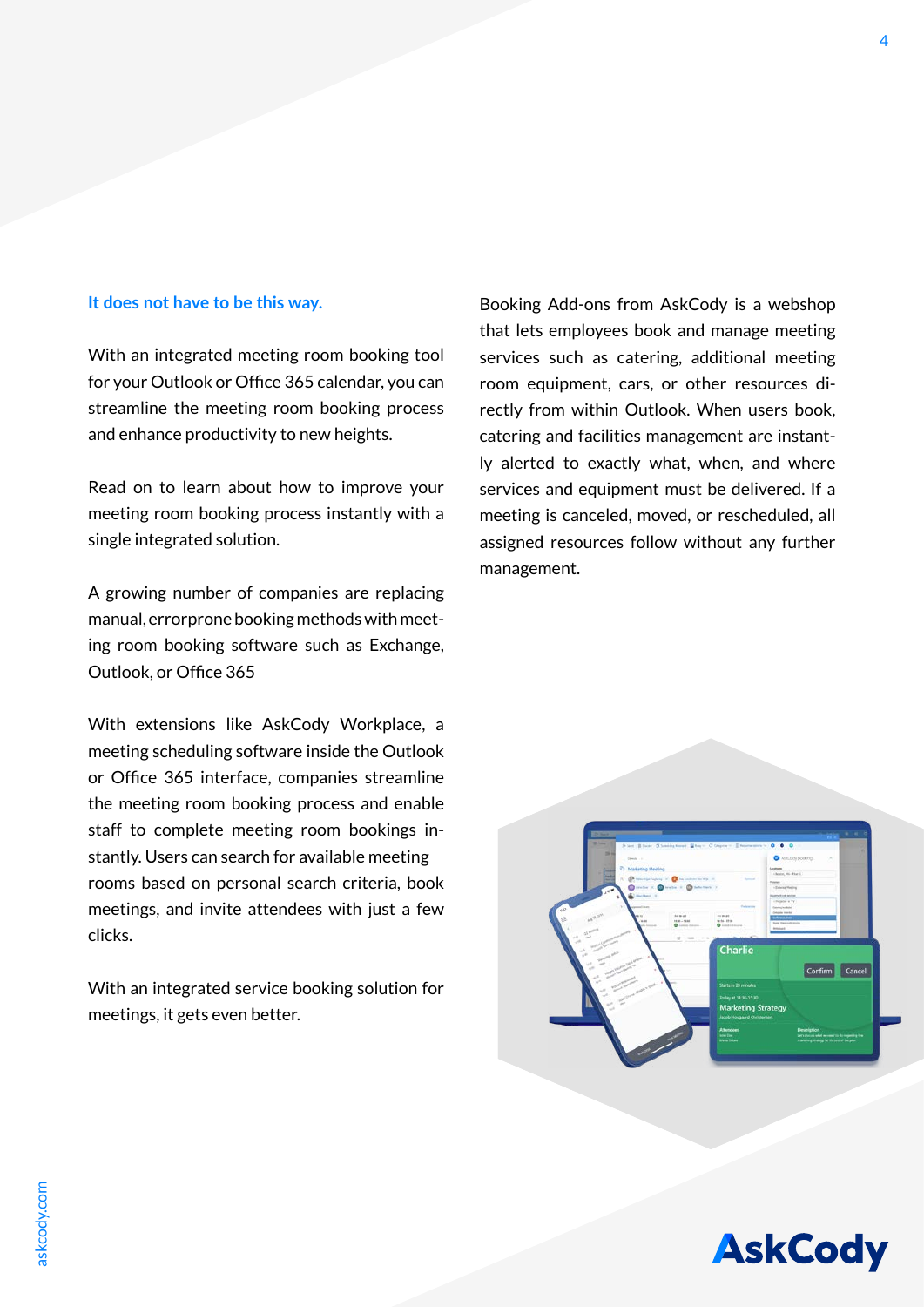# **''**

... There are teams throughout the organization who feel the productivity pinch at every meeting. Consider the facility services, company cafeteria, front desk, and finance department who all have a roll to play.

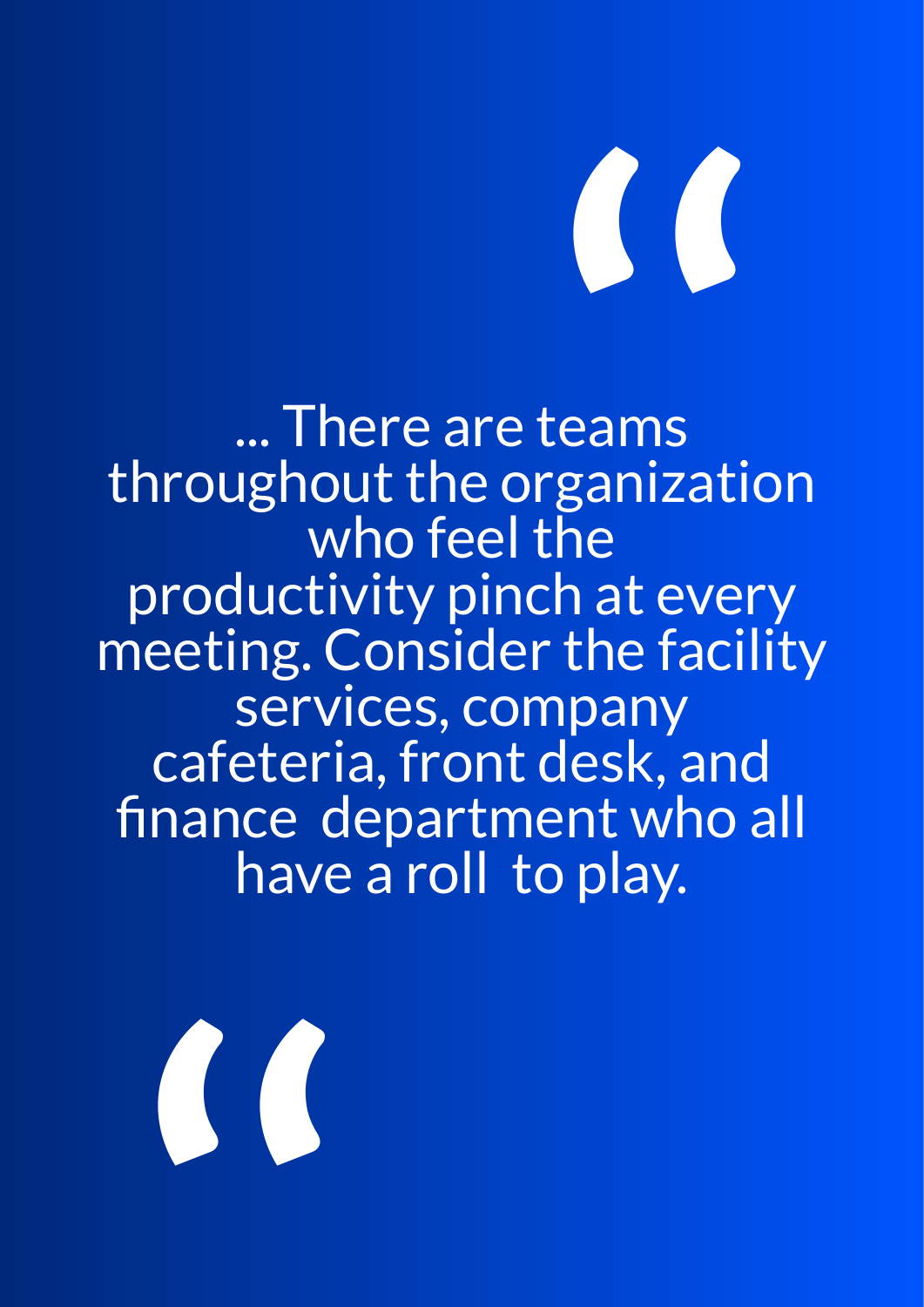#### **Ditch third-party applications when ordering from different vendors, win back productivity**

A centralized meeting booking system such as Outlook can be accessed from any location, over any connection, and on any device. This is critical for today's modern, mobile workforce. Employees must be able to book and reschedule meetings, no matter where they are.

Extending the functionally of Outlook with an integrated meeting room booking extension allows employees to ditch third-party applications and order associated services from directly inside Outlook in a single, streamlined process. That is a onestop interface to control all bookings and associated resources from inside Outlook. This gives users better control of meeting planning, and eliminates the need for several different systems to schedule meetings or for manual, unsynchronized systems so users can better optimize the time spent on booking and planning meetings.

Your organization will undoubtedly benefit from an integrated meeting room booking extension software. Meeting room management processes have a direct impact on your overall performance and financial standing. Free up time to do what is important to your business instead of spending time on cumbersome, unsynchronized processes.

Employees gain the freedom to book and reschedule meetings on the fly without having to worry about notifying service providers or that orders for associated services will get lost.

The value of an integrated, streamlined process:

- Save time and plan with ease no need to switch back and forth between systems
- Handle all changes and cancellations automatically – also for vendor managers
- Prevent scheduling errors everything is managed in one place
- Easy user adoption employees work within **Outlook**
- Book additional resources with ease even on the fly from any device

AskCody eliminate friction managing meetings and make better use of limited office space while helping business owners take smarter decisions to maximize utilization of today's modern workplace.

[See more](https://www.askcody.com/press/how-much-time-do-you-waste?hs_preview=OMTKbgBC-65954638735)

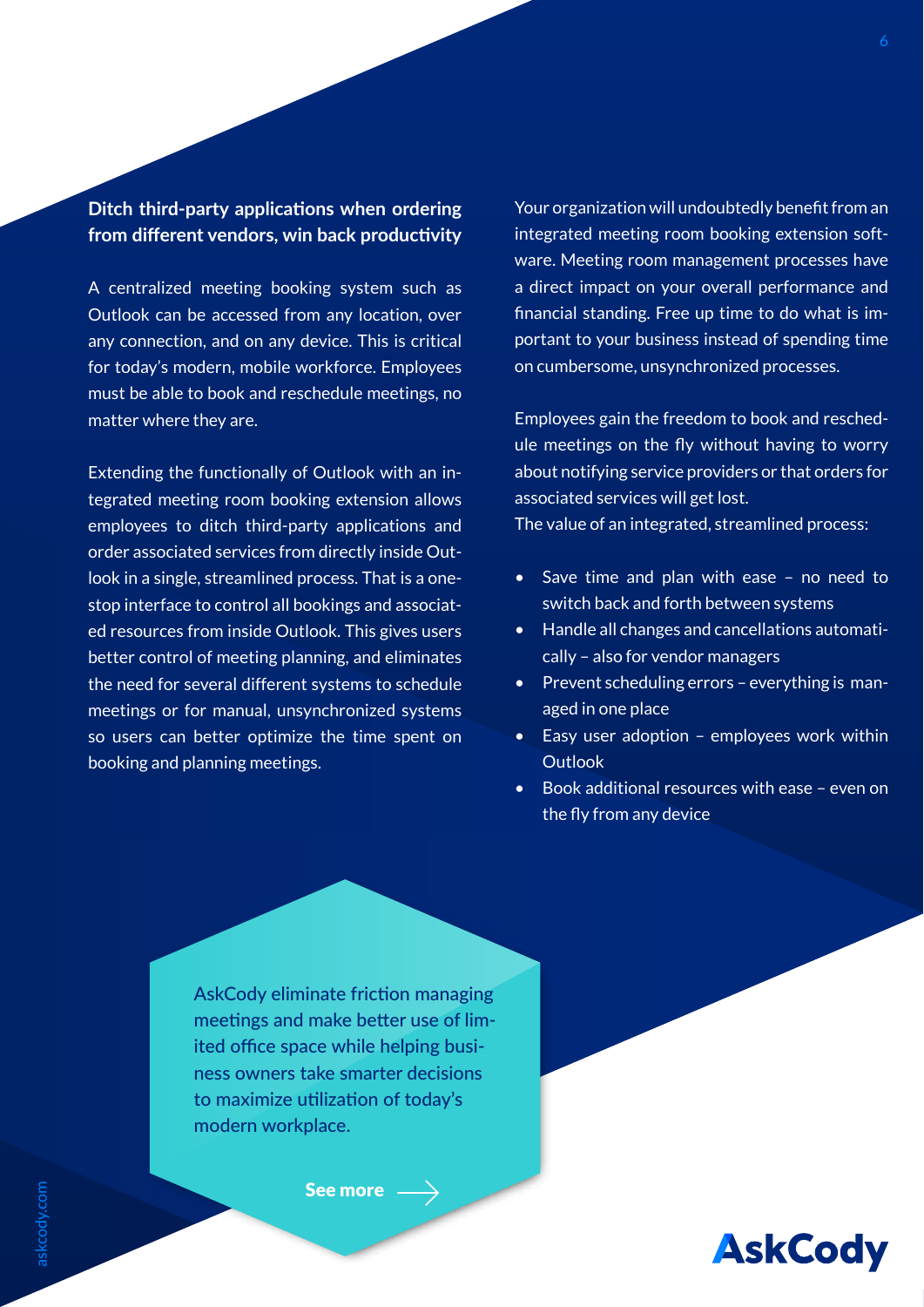### 11 IMPROVEMENTS AN INTEGRATED MEETING ROOM BOOKING TOOL BRINGS TO YOUR COMPANY

#### **Consolidate all activities related to planning and scheduling meetings**

Meeting room booking software replaces disparate systems with a single, easy-to-use solution that consolidates all activities related to planning and scheduling meetings. Users can order additional services directly within Outlook. No more switching applications when booking and managing meetings.

#### **Ditch the manual processes**

No more paper-based booking methods, spreadsheets, and other outdated tools that add to the workload of busy administrative staff. Ditch the manual, back-and-forth processes of arranging meetings with phone calls, emails, and post-it notes.

#### **No more third-party applications**

Book what you need inside Outlook, and catering or facilities management instantly knows exactly what, when, and where you need it. No need for any other application. Just use your Outlook calendar.

#### **Your orders stay with the meeting**

Your orders stay with the meeting. Vendors are instantly notified if the meeting is canceled, rescheduled, or moved. No need to manually synchronize systems.

#### **Tell at a glance what's needed**

Vendor managers can see at a glance what's needed, how many people need services, and where services must be delivered. This is an instant, one-stop interface with an updated overview in real-time.

#### **Prevent scheduling errors**

All information about meeting rooms, schedules, and additional resources reside in the same system, which is updated in real-time. Providing users with access to up-to-date meeting information in a centralized location prevents double bookings and other errors around additional resources. Information is always accurate, and you won't have to worry about synchronization between disparate systems.

#### **No more meeting snafus**

Never worry about double-booked meeting rooms, attendees showing up to canceled meetings, or catering being delivered at the wrong time or to the wrong meeting room. With an integrated booking solution, you can communicate changes and cancellations immediately to meeting attendees and service providers.

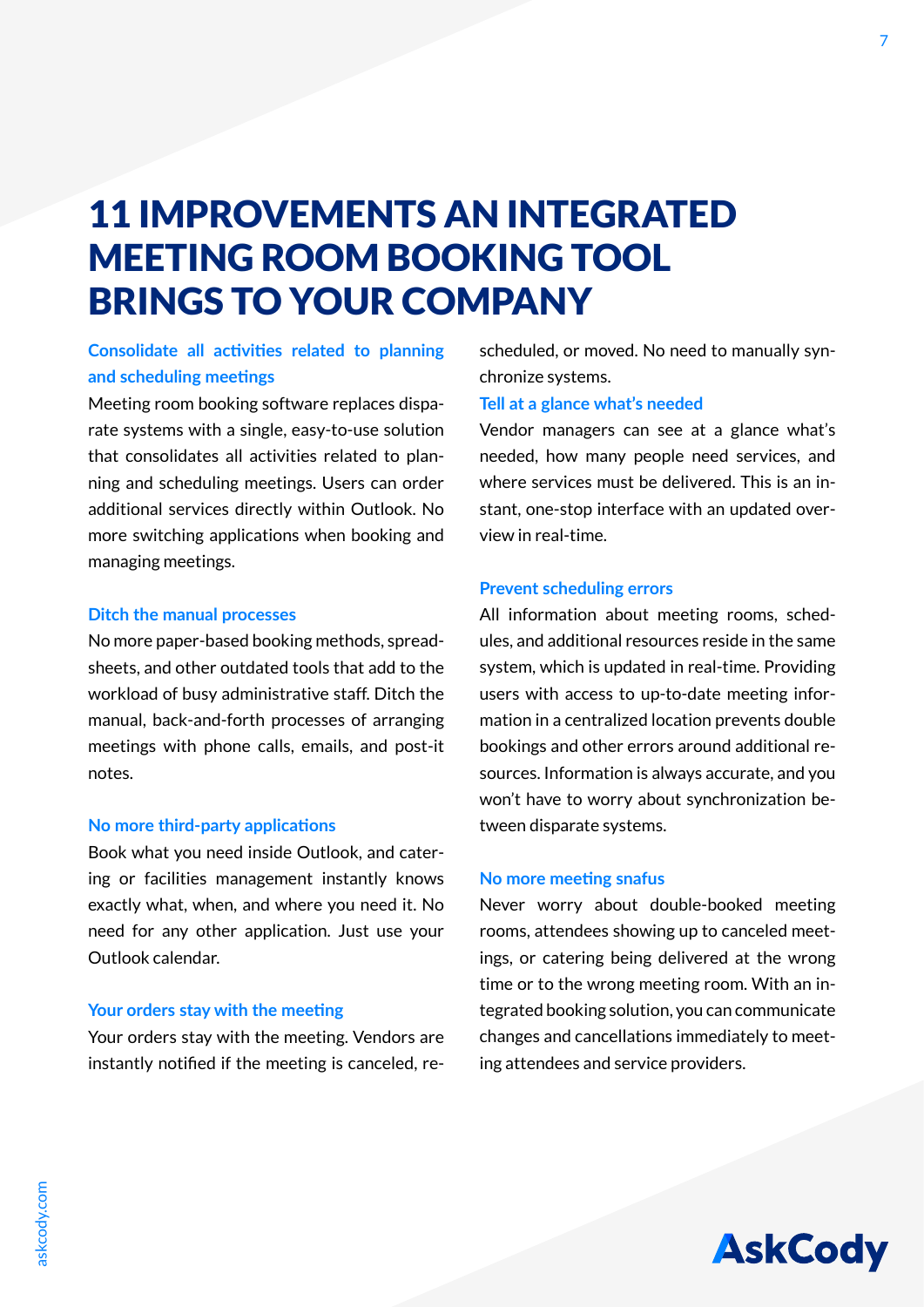#### **Handle changes and cancellations automatically**

If a meeting is changed or canceled, the system is updated automatically. This means that attendees and service providers are notified immediately and have time to adjust their schedules.

#### **Ditch mistakes, uncertainty, and frustration**

Video conferencing

Handling catering orders and services

**C** Filter on criteria

**Find and book room or desk** 

Room setup

Billing and reports

Book workstation

Confirm/Accept meetings

Staff and visitors get a strong first impression of your company due to well-organized meetings. This also gives you the ability to keep important projects on track.

**A** Hospitality management and requests

Cost center/Client Matter Number

Invite attendees

#### **Save time for all meeting room users. Enhance productivity. Be efficient.**

Save time. Plan more effectively. No more back and forth communication jumping in and out of disparate systems. Meeting room scheduling software saves meeting room users, facility managers, office administrators, and other staff members time. It enhances your employees' productivity and frees up time to focus on what's most important to your business.

#### **Easy user adoption**

Employees are already familiar with Outlook and its interface. An integrated booking tool that's built on top of Outlook simplifies the process of booking rooms and resources from directly inside a familiar interface. This encourages user adoption and keeps life simple for users.